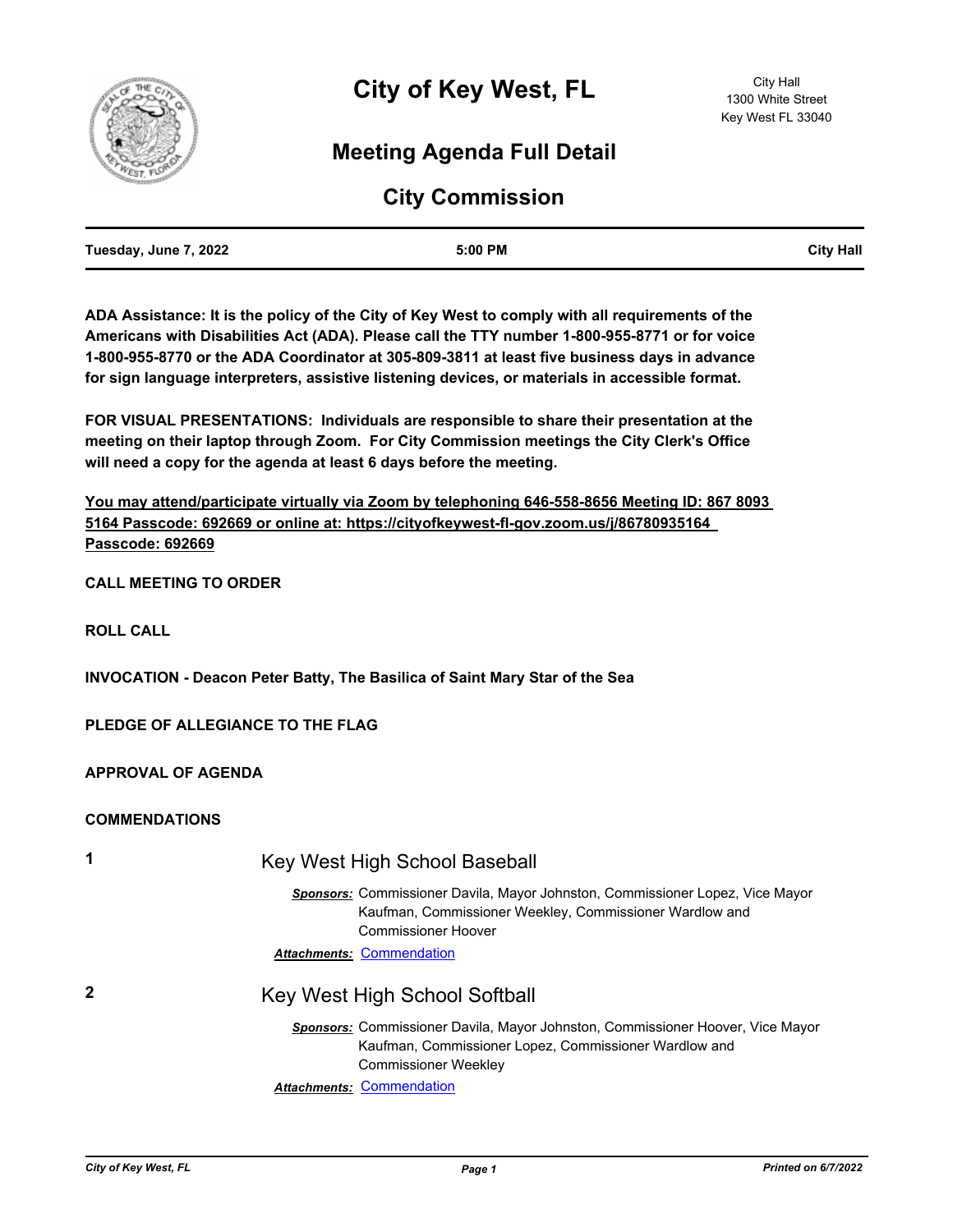| 3                    | Families of Harrison Esquinaldo & Max Scanlon |  |
|----------------------|-----------------------------------------------|--|
|                      | Sponsors: Commissioner Davila                 |  |
|                      | <b>Attachments: Commendation</b>              |  |
|                      |                                               |  |
| <b>PROCLAMATIONS</b> |                                               |  |
| 4                    | Juneteenth Independence Day                   |  |

*Sponsors:* Mayor Johnston **Attachments: [Proclamation](http://KeyWest.legistar.com/gateway.aspx?M=F&ID=ee7d9b9c-bf72-463d-bced-d45ec2a458e3.pdf)** 

#### **PRESENTATIONS**

## **5 Postponed**

Florida Keys National Marine Sanctuary - Sarah Fangman *Sponsors:* Mayor Johnston

 **City Attorney's Report**

 **City Manager's Report - Jacek Witczak - Employee of the 1st Quarter -Housing Authority Update - Randy Sterling -Retirement - Doug Bradshaw**

#### **CONSENT AGENDA\***

**\*Item is considered to be routine and enacted by one motion with no separate discussion, unless requested by a Commission Member or citizen, in which event the item will be removed from the order and considered in its normal sequence on the agenda. The City of Key West may take action on any matter during this meeting, including items that are not set forth within this agenda.**

#### **MINUTES**

**6** \*May 18, 2022

#### *Attachments:* [Minutes](http://KeyWest.legistar.com/gateway.aspx?M=F&ID=2f94d5e8-4f0b-477f-b2d1-33fb178800b7.pdf)

#### **RESOLUTIONS**

**7** \*Naming the Homeless Shelter at 5537 College Road (currently known as "KOTS") the "John Jones Homeless Shelter"; providing for an effective date.

*Sponsors:* Vice Mayor Kaufman

Attachments: [Resolution](http://KeyWest.legistar.com/gateway.aspx?M=F&ID=6374720c-4d6b-4b35-95bb-27489a884578.pdf)

[John Jones Obituary 2020](http://KeyWest.legistar.com/gateway.aspx?M=F&ID=58f2fe85-6f95-4768-8730-2f5e2fad8e1f.pdf)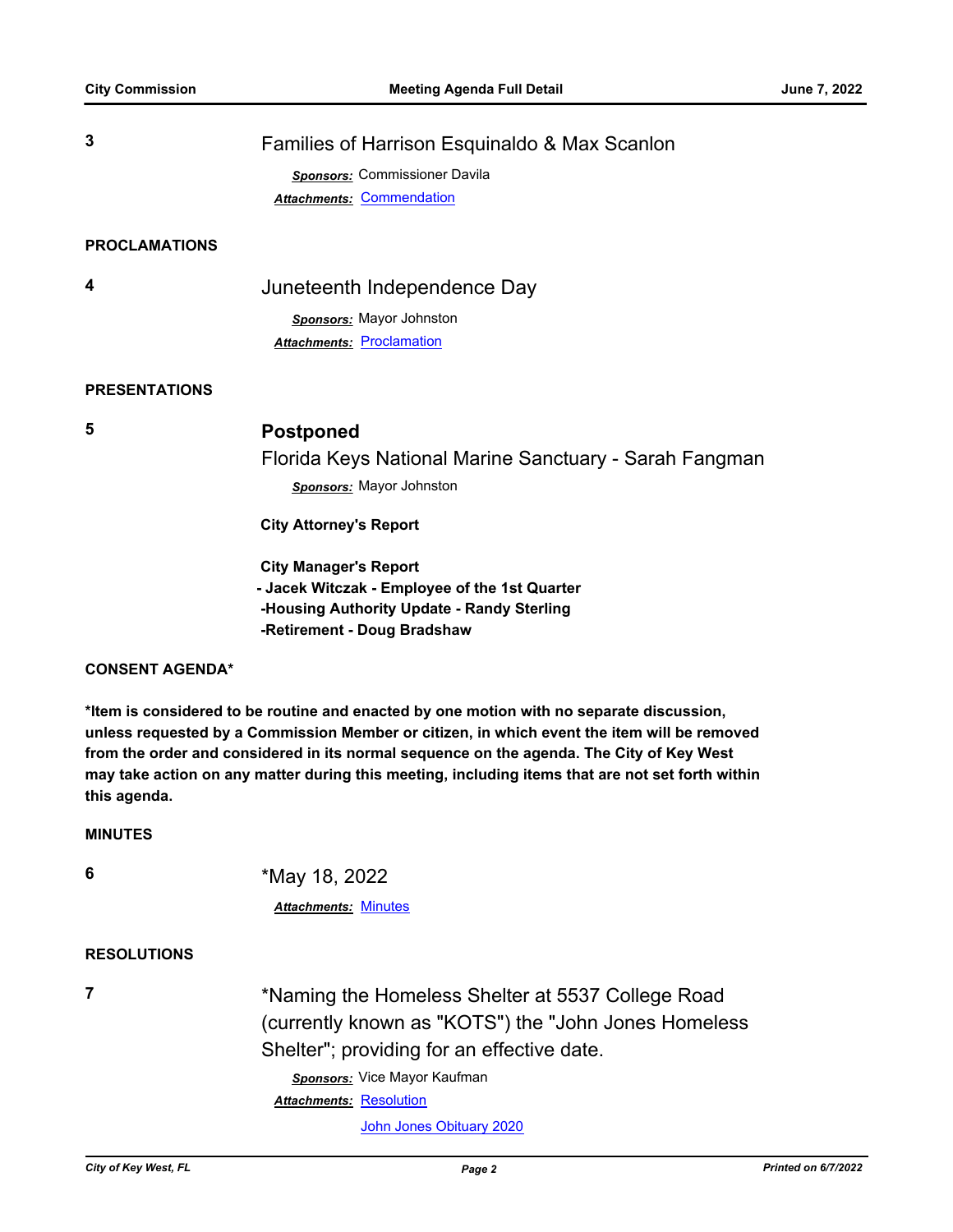**8** \*Urging the U.S. Congress and the Florida Legislature to enact common sense gun legislation including (1) mandatory background checks and training for every firearm purchase in the United States, (2) removing high-capacity magazines and assault-style weapons from our streets, and (3) making gun trafficking a federal crime; Authorizing the City Manager to provide this Resolution to certain state and federal

legislators.

*Sponsors:* Commissioner Lopez and Commissioner Weekley *Attachments:* [Resolution](http://KeyWest.legistar.com/gateway.aspx?M=F&ID=5433c8e4-fa35-4f4a-86bd-47176fe7766d.pdf)

**9** \*Authorizing the Key West Mermaid Festival, Inc. to conduct a Mermaid Event on Saturday & Sunday, July 2 & 3, 2022 from 10:00 A.M. to 5:00 P.M. at the Key West Truman Waterfront green field next to the Splash Pad; Authorizing a street closure on Ann Street between Caroline Street and Greene Street on Sunday, July 3, 2022 from 8:00 P.M. to 11:00 P.M. in front of Shots & Giggles for spill over; Pursuant to terms and conditions set forth by the City Manager.

> *Sponsors:* City Manager McLauchlin Attachments: [Resolution](http://KeyWest.legistar.com/gateway.aspx?M=F&ID=bad53263-fc35-450e-b2ab-c797e43fde79.pdf) [Executive Summary](http://KeyWest.legistar.com/gateway.aspx?M=F&ID=8130e3c2-a67f-4fcf-8fef-1d4ade76e95b.pdf) [Application](http://KeyWest.legistar.com/gateway.aspx?M=F&ID=ac71b834-4f90-4ff5-9031-c19a2b4e5a24.pdf)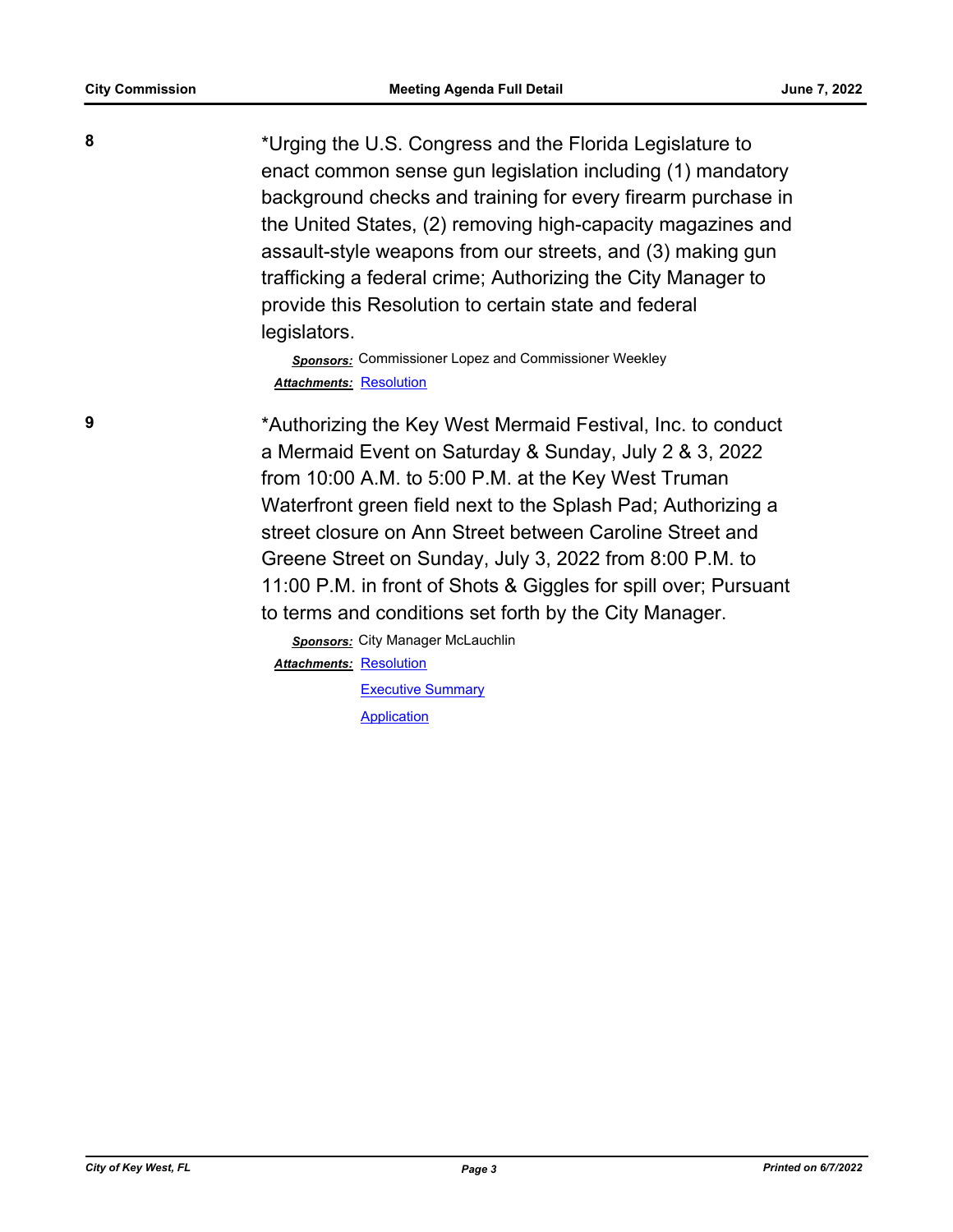**10** \*Authorizing Key West Promotions, Inc. to conduct a Seafood Lobster Festival on Saturday, August 13, 2022 from Noon to 11:00 P.M. (Street Closure from 10:00 A.M. to Midnight ( Set up & tear down); Pursuant to terms and conditions set forth by the City Manager; Authorizing the closure of the 100, 200, 300, 400 and 500 blocks of Duval Street between Front and Southard Streets including the Greene Street intersection and Telegraph Lane and Charles Street from 10:00 A.M. to Midnight; Granting a Special Event Permit pursuant to Section 6-86 of the Code of Ordinances for music through the event; Authorizing the sale and consumption of alcoholic beverages within the enclosed area.

> *Sponsors:* City Manager McLauchlin Attachments: [Resolution](http://KeyWest.legistar.com/gateway.aspx?M=F&ID=c7af7c04-dfad-4c17-89fb-d19f2a212dd1.pdf) **[Executive Summary](http://KeyWest.legistar.com/gateway.aspx?M=F&ID=fc1c1c3e-d053-4b26-8645-da3cdd0307c7.pdf)** [Application](http://KeyWest.legistar.com/gateway.aspx?M=F&ID=7c1b4a12-f520-4bee-b09c-a7f589b45e83.pdf)

**11** \*Reappointing Richard Haskins to the Citizens Review Board (CRB).

> *Sponsors:* City Manager McLauchlin Attachments: [Resolution](http://KeyWest.legistar.com/gateway.aspx?M=F&ID=7441a8e6-d2d8-4b89-bd28-0b5709d9ca4a.pdf) [Resume](http://KeyWest.legistar.com/gateway.aspx?M=F&ID=f6f88cdb-b62f-458b-bc6a-07702838390c.pdf)

**12** \*Rejecting all proposals received in response to Request for Qualifications (RFQ) #22-003, for Trenchless Installation of Utilities Across Fleming Channel pursuant to Section 2-834(4) of the Code of Ordinances; Directing staff to readvertise for public bid a new RFQ for Trenchless Installation of Utilities Across Fleming Channel.

> *Sponsors:* City Manager McLauchlin Attachments: [Resolution](http://KeyWest.legistar.com/gateway.aspx?M=F&ID=a19a14ed-dece-4646-92c7-9e3ed5f40e76.pdf) **[Executive Summary](http://KeyWest.legistar.com/gateway.aspx?M=F&ID=763f5395-865f-41bc-ac7d-c0b9d695653e.pdf)** [Bid Memo](http://KeyWest.legistar.com/gateway.aspx?M=F&ID=413831f8-311a-4b64-8eee-4a5d96b8959c.PDF) Jacobs proposal

[Campos EPC\\_proposal](http://KeyWest.legistar.com/gateway.aspx?M=F&ID=b735eac1-0269-4da3-86cb-b14d3eb97dcf.pdf)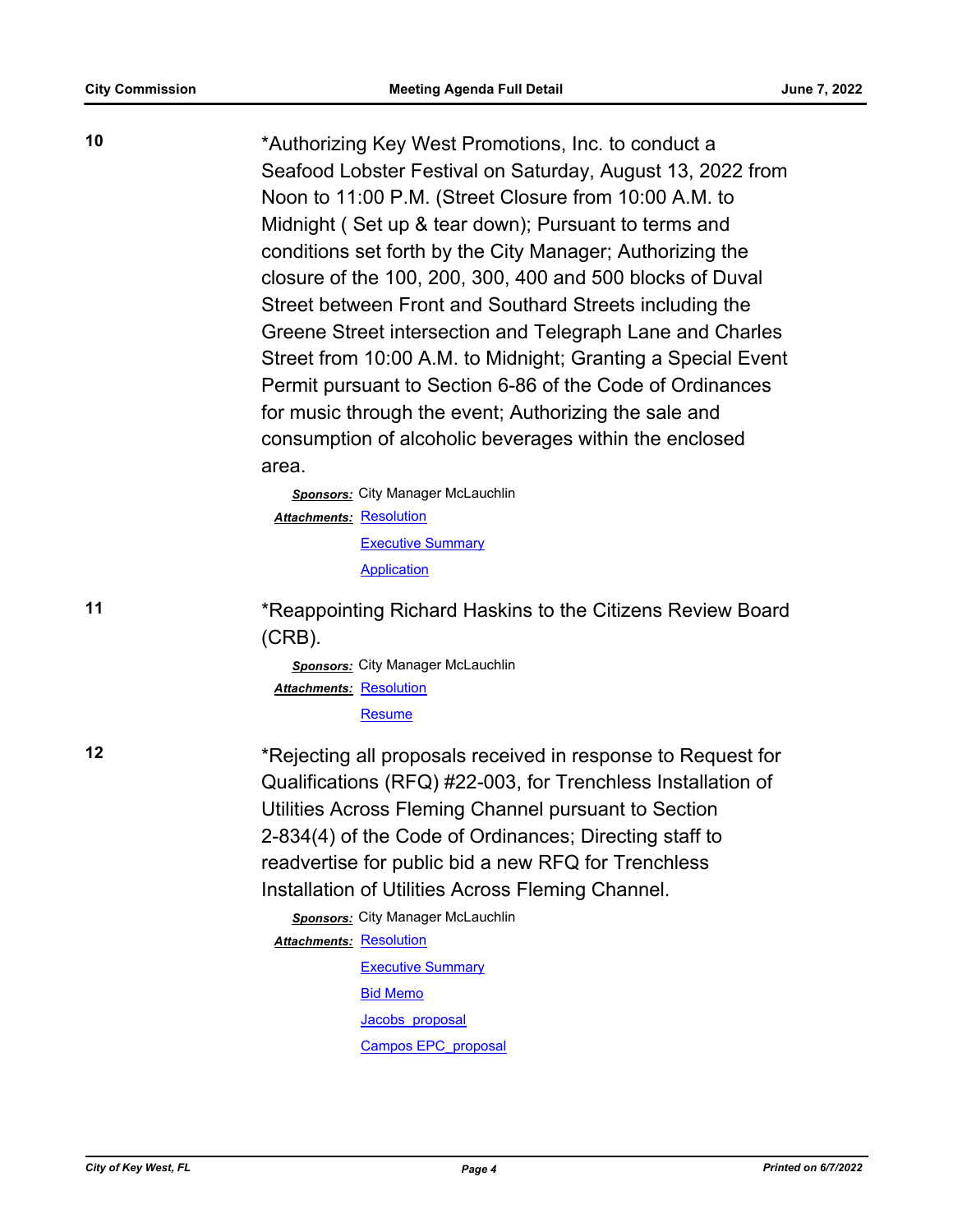**13** \*Approving the attached "Memorandum of Understanding between Monroe County School District (MCSD) and the City of Key West" to enable the MCSD Fire Academy at Key West High School and the Key West Fire Department to provide fire fighting training to students during the 2022-2023 school year; Approving any necessary budget adjustments; Authorizing the City Manager to execute necessary documents upon consent of the City Attorney.

*Sponsors:* City Manager McLauchlin

Attachments: [Resolution](http://KeyWest.legistar.com/gateway.aspx?M=F&ID=e9b90329-6581-4923-ba0f-d8194d22ab19.pdf)

[Executive Summary](http://KeyWest.legistar.com/gateway.aspx?M=F&ID=36f326d1-6b06-4f40-ad68-d3b7999f9e3c.pdf) [Memorandum of Understanding](http://KeyWest.legistar.com/gateway.aspx?M=F&ID=25d272e8-c9fd-40c0-afb9-28d8fc9ba760.pdf) [Certificate \(MCSD\)](http://KeyWest.legistar.com/gateway.aspx?M=F&ID=a74c4ce6-5712-4832-b50a-ec73f78f41b8.pdf)

**14** \*Authorizing the purchase of two (2) Ford F-150s at a total amount not to exceed \$94,668.88 from Bartow Ford, through piggybacking on the Charlotte County Purchasing Contract No. 2021000541, pursuant to Section 2-797(3)(a)(b)(c) of the Code of Ordinances for use by the Key West Fire Department; Authorizing any necessary budget transfers or adjustments; Authorizing the City Manager or designee to execute necessary documents upon consent of the City Attorney.

> *Sponsors:* City Manager McLauchlin **Attachments: [Resolution](http://KeyWest.legistar.com/gateway.aspx?M=F&ID=7b290c38-4a54-4ab6-bafb-61431a76c6de.pdf)**

> > **[Executive Summary](http://KeyWest.legistar.com/gateway.aspx?M=F&ID=de4a3811-356b-4367-9c87-59b58ad2b898.pdf) [Bartow Ford Quote](http://KeyWest.legistar.com/gateway.aspx?M=F&ID=aca73cea-fcbf-4364-bfa0-85ee39f5db9a.pdf) [Charlotte County ITB Bartow Bid](http://KeyWest.legistar.com/gateway.aspx?M=F&ID=8d377c71-fd1c-4c0f-ad44-8a0b090918c1.pdf)** [Charlotte County Notice of Acceptance](http://KeyWest.legistar.com/gateway.aspx?M=F&ID=5c418cca-c5e2-4d5d-80f8-7e64bd904c64.pdf) [Charlotte County Piggyback Authorization](http://KeyWest.legistar.com/gateway.aspx?M=F&ID=1a7e6fba-19a0-40f2-b115-e917f61d287e.pdf) [Email from Bartow](http://KeyWest.legistar.com/gateway.aspx?M=F&ID=bedca938-f273-44d3-ab2c-96411c18df67.pdf)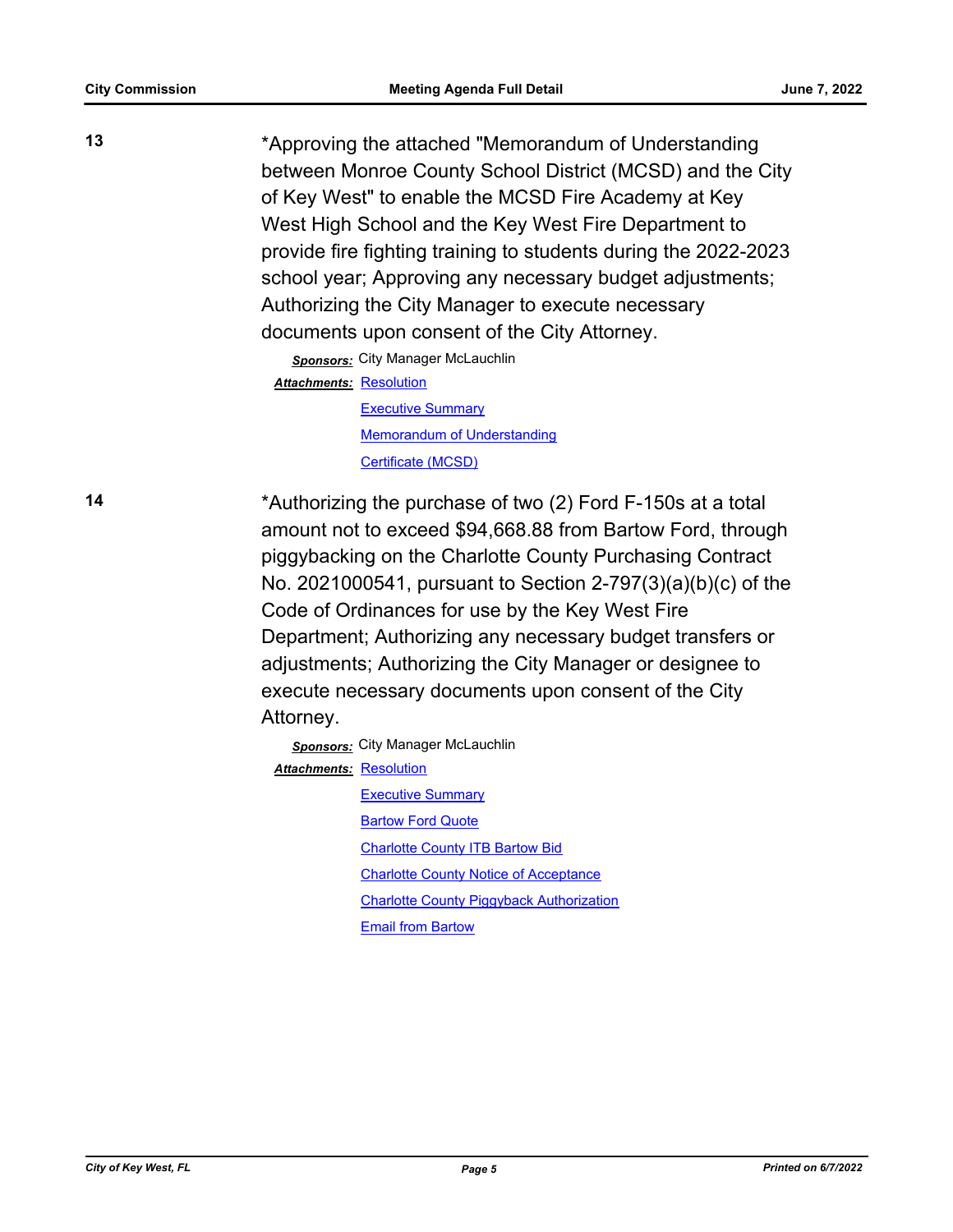## **15 Proposed to be Postponed to June 21**, **2022**:

Approving the attached three-year (2022-2024) "Agreement" with Key West Tourist Development Association, Inc. for certain Fantasy Fest events and activities in the City of Key West; Authorizing the City Manager to execute the Agreement upon consent of the City Attorney.

*Sponsors:* City Manager McLauchlin Attachments: [Resolution](http://KeyWest.legistar.com/gateway.aspx?M=F&ID=8744d75c-61ba-48ad-9989-b674d63206bb.docx) [Proposed Agreement](http://KeyWest.legistar.com/gateway.aspx?M=F&ID=2ce4023f-86be-4087-bb34-08c38c2e76c7.pdf)

[Res 16-128](http://KeyWest.legistar.com/gateway.aspx?M=F&ID=596f5e58-ff17-4a77-a524-27c057c8b59d.pdf)

**16 Quasi-Judicial Hearing: Easement - 0 Go Lane (RE# 00072010-000000) -** Approving an Easement Agreement for proposed encroachments totaling 165.0 square feet, more or less, to construct one (1) boat lift onto city owned Sunrise Canal abutting property located within the Single-Family (SF) Zoning District, Pursuant to Section 2-938(b)(3) of the Land Development Regulations of the Code of Ordinances of the City of Key West, Florida; Providing fees and conditions.

> *Sponsors:* City Manager McLauchlin Attachments: [Resolution](http://KeyWest.legistar.com/gateway.aspx?M=F&ID=945d4372-b3a4-4a0d-bcfa-56a152bcf1f1.pdf) **[Executive Summary](http://KeyWest.legistar.com/gateway.aspx?M=F&ID=c40d2e30-ada6-401f-bf8e-08b01ea4bcb6.pdf)** [Easement Agreement](http://KeyWest.legistar.com/gateway.aspx?M=F&ID=c6b7ff6e-e862-4324-aef9-7ee53aa31e7c.pdf) [Planning Package](http://KeyWest.legistar.com/gateway.aspx?M=F&ID=aaf316aa-d33a-4ecd-8cf4-2602798e26d5.pdf)

> > [Keys Energy Comments](http://KeyWest.legistar.com/gateway.aspx?M=F&ID=4339757a-7819-485c-8602-9857aec79816.pdf)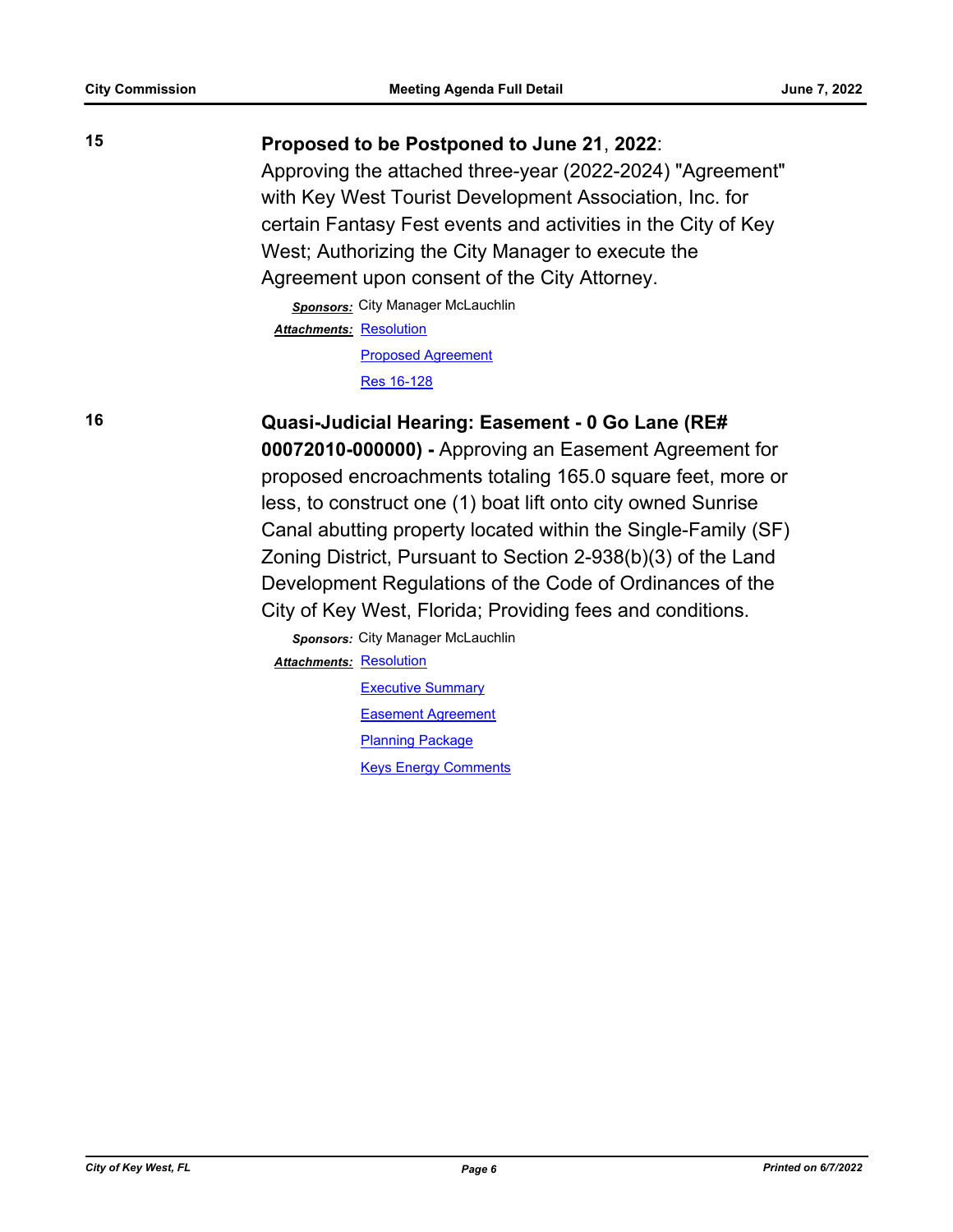**17 Quasi-Judicial Hearing: Easement - 2 Go Lane (RE# 00072000-000000)** - Approving an Easement Agreement for proposed encroachments totaling 165.0 square feet, more or less, to construct one (1) boat lift onto city owned Sunrise Canal abutting property located within the Single-Family (SF) Zoning District, pursuant to Section 2-938(b)(3) of the Land Development Regulations of the Code of Ordinances of the City of Key West, Florida; Providing fees and conditions.

> *Sponsors:* City Manager McLauchlin Attachments: [Resolution](http://KeyWest.legistar.com/gateway.aspx?M=F&ID=d2c7fcda-8753-422c-a531-763cdf186272.pdf) [Executive Summary](http://KeyWest.legistar.com/gateway.aspx?M=F&ID=00297cb4-34f0-4c9a-9597-f341d09bf313.pdf) [Easement Agreement](http://KeyWest.legistar.com/gateway.aspx?M=F&ID=79e73a0e-5e9e-479e-948d-4679a7d5a348.pdf)

> > [Planning Package](http://KeyWest.legistar.com/gateway.aspx?M=F&ID=a4c5240b-9e32-4f15-9692-a42fe25ea85b.pdf) [Keys Energy Comments](http://KeyWest.legistar.com/gateway.aspx?M=F&ID=c4539ec2-074a-46a9-8bbf-d960cd5c328f.pdf)

**18 Quasi-Judicial Hearing: Easement - 3726 Sunrise Lane** 

**(RE# 00071930-000000) -** Approving an Easement Agreement for proposed encroachments totaling 210.0 square feet, more or less, to construct one (1) boat lift onto city owned Sunrise Canal abutting property located within the Single-Family (SF) Zoning District, pursuant to Section 2-938(b)(3) of the Land Development Regulations of the Code of Ordinances of the City of Key West, Florida; Providing fees and conditions.

*Sponsors:* City Manager McLauchlin **Attachments: [Resolution](http://KeyWest.legistar.com/gateway.aspx?M=F&ID=80d58813-c52f-44ef-ac92-dac043c37cd1.pdf)** [Executive Summary](http://KeyWest.legistar.com/gateway.aspx?M=F&ID=181e3c15-7de2-4447-b4c1-4e500cf0b14c.pdf) [Easement Agreement](http://KeyWest.legistar.com/gateway.aspx?M=F&ID=29648189-9cc6-4bf0-bc8d-ec78179ad53c.pdf) [Planning Package](http://KeyWest.legistar.com/gateway.aspx?M=F&ID=8195f9bb-382a-4a0c-b266-e5716c62c07f.pdf) [Keys Energy Comments](http://KeyWest.legistar.com/gateway.aspx?M=F&ID=a970e77a-2b19-41ea-9e75-0a453ba2ada2.pdf)

*City of Key West, FL Page 7 Printed on 6/7/2022*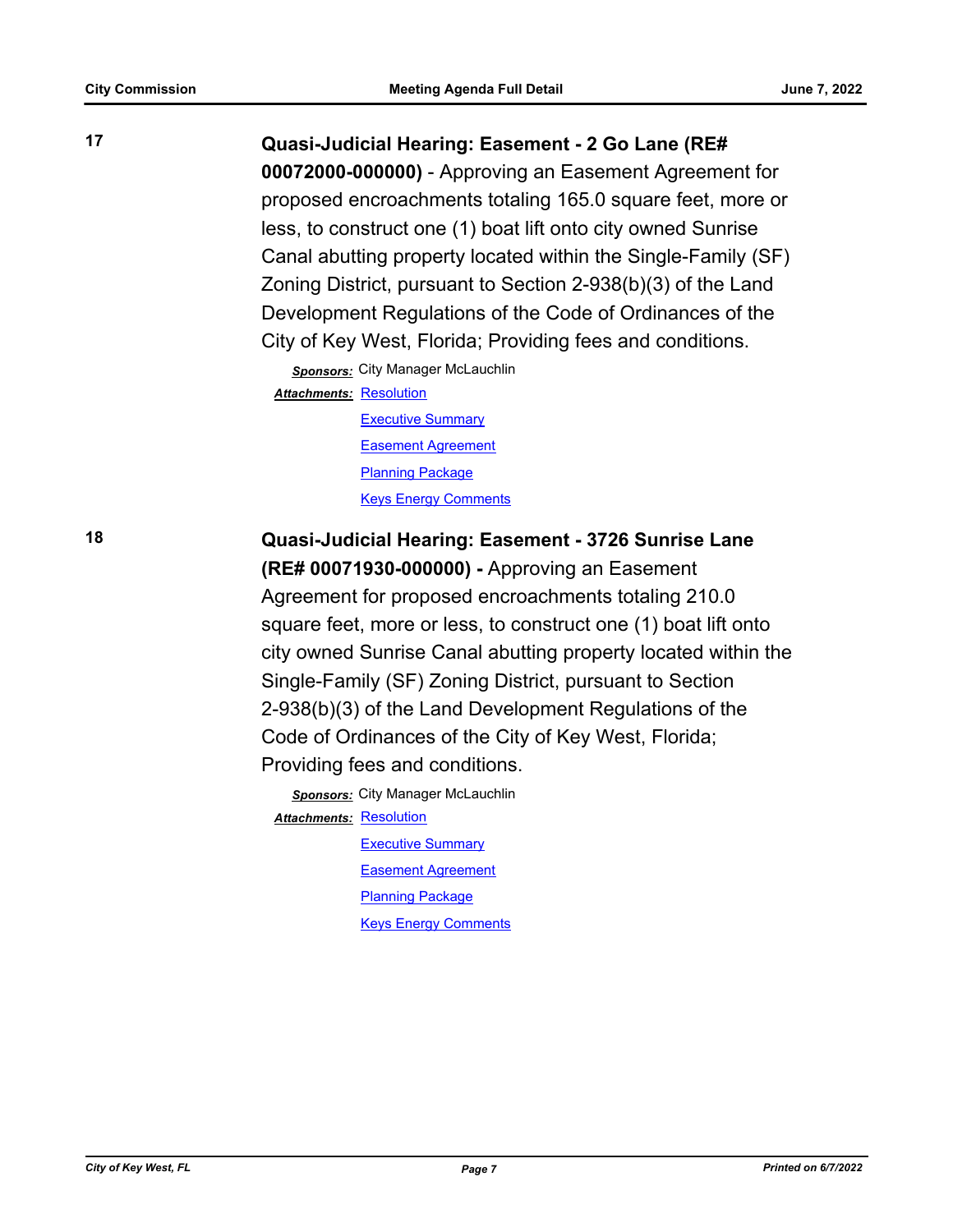## **19 Request for Postponement to July 6, 2022:**

**Quasi-Judicial Hearing: Amendment to a Development Agreement - 541 White Street (RE# 00006730-000200) -**  Granting approval to amend a Development Agreement for property located at 541 White Street (RE#00006730-000200) to construct 48 affordable workforce housing units located in the Historic Special Medium Density Residential (HSMDR) Zoning District, pursuant to sections 90-689 and 122-611 of the Land Development Regulations of the Code of Ordinances of the City of Key West, Florida.

*Sponsors:* City Manager McLauchlin

Attachments: [Resolution](http://KeyWest.legistar.com/gateway.aspx?M=F&ID=59625488-27b4-44be-9f7d-0ceaa5913860.pdf)

[Executive Summary](http://KeyWest.legistar.com/gateway.aspx?M=F&ID=30136eb6-18d9-46de-b2b6-2ba9881903d9.pdf)

[Monroe County Land Authority Compliance Memo](http://KeyWest.legistar.com/gateway.aspx?M=F&ID=88a65be1-1f62-4fc9-b571-cfc1a34764a4.pdf)

[Proposed Amended Development Agreement](http://KeyWest.legistar.com/gateway.aspx?M=F&ID=94d3334c-0c5c-4a0b-bcf5-994d69e248b3.pdf)

[Redlined Development Agreement](http://KeyWest.legistar.com/gateway.aspx?M=F&ID=96627355-bfd9-4078-b362-bbf7931b1f29.pdf)

[Work Force Housing Monitoring Report 2021](http://KeyWest.legistar.com/gateway.aspx?M=F&ID=3b3d4851-8ae7-4745-952d-38bb85005818.pdf)

[Affordable Rental Housing Restrictions - 7.18.16](http://KeyWest.legistar.com/gateway.aspx?M=F&ID=ecf3e714-4176-46db-bf65-e80b17291e57.pdf)

[Public Comment - Haskell](http://KeyWest.legistar.com/gateway.aspx?M=F&ID=f1854e2c-c608-464b-940d-34d05fa6366b.pdf)

[PB RES 2022-18 541 White St Dev Agree Amendment](http://KeyWest.legistar.com/gateway.aspx?M=F&ID=5a867966-25f9-412d-aa97-ba72ac7bd240.pdf)

[Staff Report](http://KeyWest.legistar.com/gateway.aspx?M=F&ID=01567f66-0407-44d3-ae5a-57ad65a29958.pdf)

[Noticing Package - April](http://KeyWest.legistar.com/gateway.aspx?M=F&ID=c8e5930f-fbc6-444f-aad0-b9434adb030e.pdf)

[February Planning Board Staff Report](http://KeyWest.legistar.com/gateway.aspx?M=F&ID=0b15ec1d-a048-4f92-862c-ff6fc1288481.pdf)

[\\*Large File\\* Planning Board Package](http://KeyWest.legistar.com/gateway.aspx?M=F&ID=67cb8a5c-76e3-42a1-98bf-ba69f63d5cf6.pdf)

[\\*Large File\\* Plans - Revised 1.6.22](http://KeyWest.legistar.com/gateway.aspx?M=F&ID=c45cfc06-4bbf-47f8-ba0c-d58bb3f8e61d.pdf)

[\\*Large File\\* Architectural Renderings](http://KeyWest.legistar.com/gateway.aspx?M=F&ID=c98c48a1-0a28-4554-9380-69d2a9e51f2f.pdf)

[Bender & Associates Architects Narrative](http://KeyWest.legistar.com/gateway.aspx?M=F&ID=1dc722a6-6c1c-40dd-a872-ce9a5975d94e.pdf)

[Utilities Comments](http://KeyWest.legistar.com/gateway.aspx?M=F&ID=c3210f92-96dd-437b-aba1-913732cdd05d.pdf)

[Keys Energy Comments](http://KeyWest.legistar.com/gateway.aspx?M=F&ID=0967542d-5248-4189-84be-203088da19e3.pdf)

[\\*Large File\\* DRC Planning Package](http://KeyWest.legistar.com/gateway.aspx?M=F&ID=f0d8f989-1f96-42a1-87a7-59c4ef6514bb.pdf)

[Submitted Response to Corradino 11.30.21](http://KeyWest.legistar.com/gateway.aspx?M=F&ID=c14a91b8-c894-43a6-b244-c2b08239a088.pdf)

**[Height Reference Point Determination](http://KeyWest.legistar.com/gateway.aspx?M=F&ID=08c68ddf-5f01-439a-a8ea-05bbee5c1dc9.pdf)** 

[Noticing Package - February](http://KeyWest.legistar.com/gateway.aspx?M=F&ID=e1c95328-84a7-49d0-900f-132ae10e2a34.pdf)

[Request for Postponement](http://KeyWest.legistar.com/gateway.aspx?M=F&ID=024306fe-c4b5-43f7-8464-8388895846c6.pdf)

#### *Legislative History*

12/16/21 Development Review **Committee** Received and Filed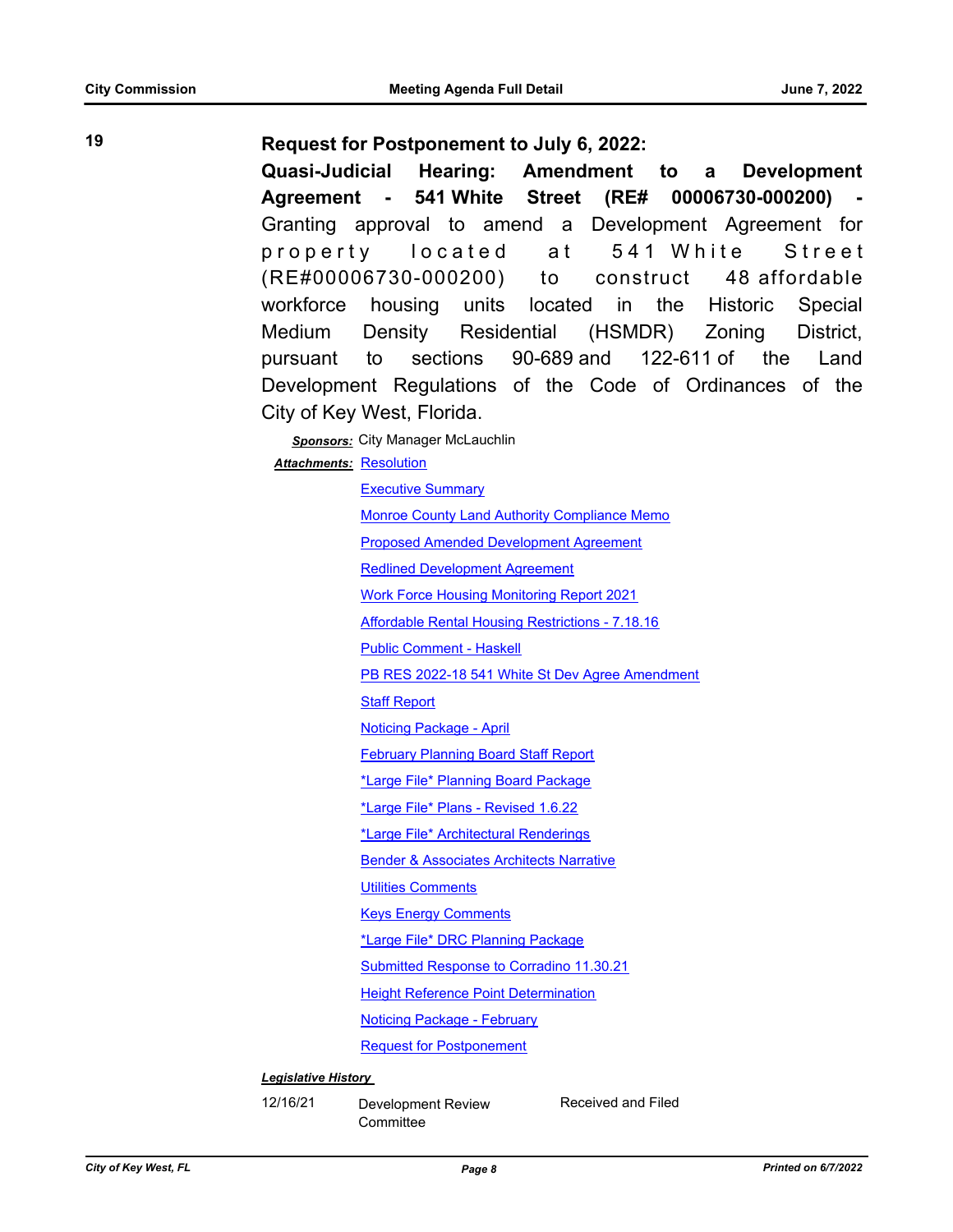| 2/17/22 | <b>Planning Board</b> | Approved |
|---------|-----------------------|----------|
| 4/21/22 | <b>Planning Board</b> | Approved |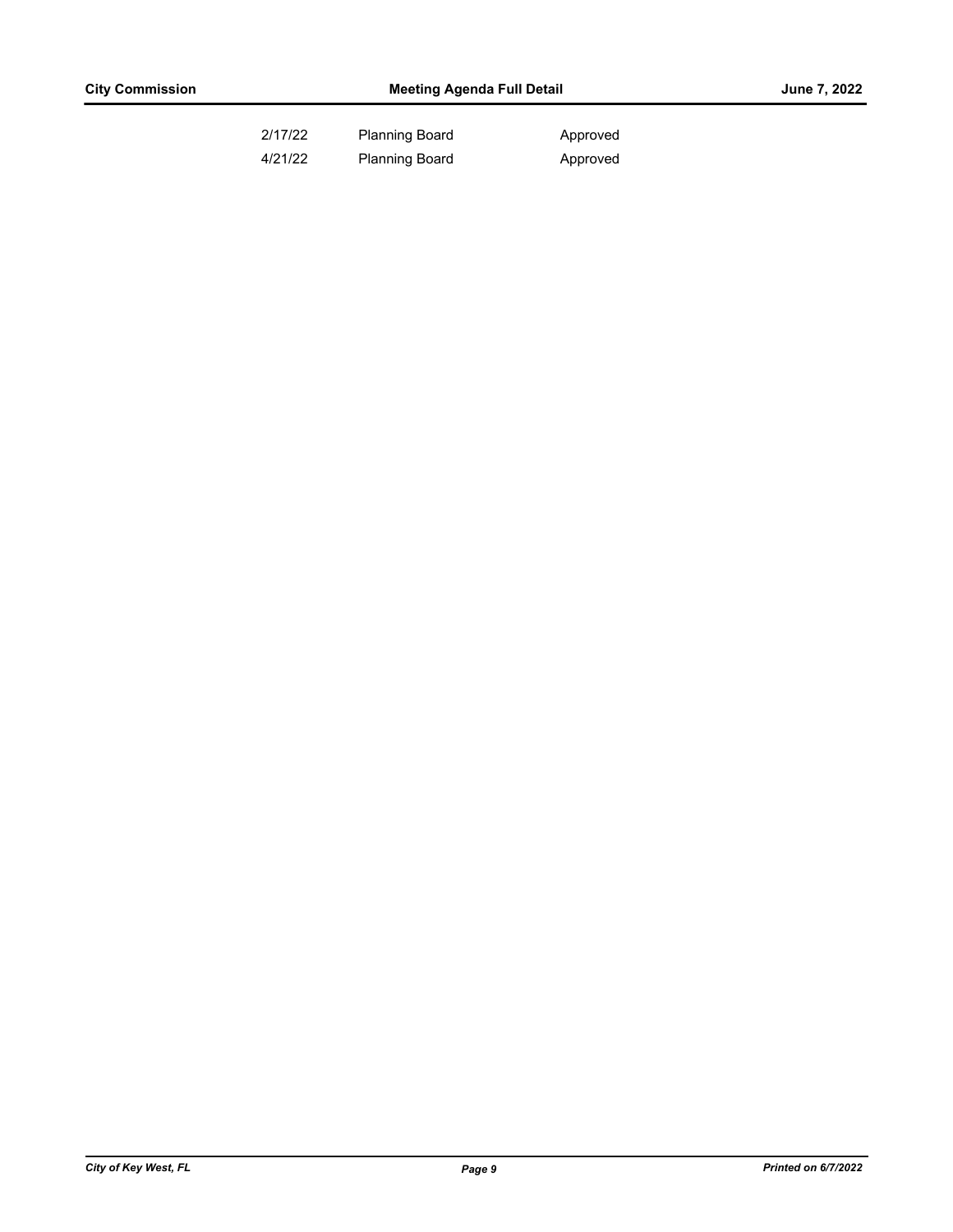**20 Request for Postponement to July 6, 2022: Quasi-Judicial Hearing: Major Development Plan and Landscape Waiver - 541 White Street (RE# 00006730-000200)** - Granting Major Modification of a Major Development Plan and Landscape Waiver approval for property located at 541 White Street (RE#00006730-000200) to construct 48 Affordable Workforce Housing units located in the Historic Special Medium Density Residential (HSMDR) Zoning District, pursuant to Sections108-91, and Subdivision III-Historic Special medium Density Residential District of the Land Development Regulations of the Code of Ordinances of the City of Key West, Florida.

> **Sponsors:** City Manager McLauchlin Attachments: [Resolution](http://KeyWest.legistar.com/gateway.aspx?M=F&ID=884e43c2-c6a3-448b-97c8-79f0072dec40.pdf)

> > [Executive Summary](http://KeyWest.legistar.com/gateway.aspx?M=F&ID=3b6f595d-c2c4-4687-a424-d237c13eb90b.pdf) [Monroe County Land Authority Compliance Memo](http://KeyWest.legistar.com/gateway.aspx?M=F&ID=6ebab64c-1f2d-4ece-a310-a6d05202c1a9.pdf) [Work Force Housing Monitoring Report 2021](http://KeyWest.legistar.com/gateway.aspx?M=F&ID=58cf55ac-8120-4e18-a335-1e963e6f0f0b.pdf) [Affordable Rental Housing Restrictions - 7.18.16](http://KeyWest.legistar.com/gateway.aspx?M=F&ID=0ebcb193-67dd-4776-9c49-10b351a5a12c.pdf) [Peary Court Cemetery Archeological Report](http://KeyWest.legistar.com/gateway.aspx?M=F&ID=3b1a6a0e-c6fb-42fa-8c7e-8aa2cc36898c.pdf) [Public Comment - Haskell](http://KeyWest.legistar.com/gateway.aspx?M=F&ID=92096419-388e-4c39-8505-12801356cdeb.pdf) [Bender & Associates Architects Narrative](http://KeyWest.legistar.com/gateway.aspx?M=F&ID=7683d713-9d4a-4629-af0d-51be4d93b2dd.pdf) [Proposed Amended & Restated Dev Agreement](http://KeyWest.legistar.com/gateway.aspx?M=F&ID=42db3304-dfa9-4c91-80ed-015ac289834e.pdf) [Redlined Development Agreement](http://KeyWest.legistar.com/gateway.aspx?M=F&ID=82cd060f-6668-4dba-af72-3b5e4ec07eb6.pdf) [PB Res 2022-009 541 White St. Major Mod. to Development Plan](http://KeyWest.legistar.com/gateway.aspx?M=F&ID=2c42b884-4def-42dc-864d-1f4aab0a4e14.pdf) [Staff Report](http://KeyWest.legistar.com/gateway.aspx?M=F&ID=24748f14-9470-4b6f-8d4d-293a3a31fec2.pdf) [\\*Large File\\* Revised Planning Package](http://KeyWest.legistar.com/gateway.aspx?M=F&ID=d798ebac-a736-4e14-8d0c-71ffa1899c75.pdf) [\\*Large File\\* Plans - Revised 1.6.22](http://KeyWest.legistar.com/gateway.aspx?M=F&ID=37a8cfac-4f32-498f-abd8-e33d19e8fbd9.pdf) [\\*Large File\\* Revised Landscape Plans](http://KeyWest.legistar.com/gateway.aspx?M=F&ID=1a44f565-4573-449a-b933-a29037f8719b.pdf) [\\*Large File\\* Architectural Renderings 12.7.21](http://KeyWest.legistar.com/gateway.aspx?M=F&ID=fb55a02c-1ee4-43ed-8ac8-1115bad0a5ed.pdf) [DRC Utilities Comments](http://KeyWest.legistar.com/gateway.aspx?M=F&ID=5761be6f-0cc9-47c9-9805-b24d11810739.pdf) [Keys Energy Comments](http://KeyWest.legistar.com/gateway.aspx?M=F&ID=b86f7fca-9025-4861-8e83-6702026aafa6.pdf) [\\*Large File\\* DRC Planning Package](http://KeyWest.legistar.com/gateway.aspx?M=F&ID=747c15a6-8959-44a3-a991-2314ad148bda.pdf) [Traffic Analysis Response](http://KeyWest.legistar.com/gateway.aspx?M=F&ID=1d1563c0-7edf-4582-a728-211cb700ac89.pdf) [Submitted Response to Corradino 11.30.21](http://KeyWest.legistar.com/gateway.aspx?M=F&ID=ab7b6266-d223-4abc-9878-870c9591ca2b.pdf) [Noticing Package](http://KeyWest.legistar.com/gateway.aspx?M=F&ID=a1086822-578d-460e-809c-1cd7b3bf9bcb.pdf) [Request for Postponement](http://KeyWest.legistar.com/gateway.aspx?M=F&ID=9a301be6-5d16-4f05-83e1-bd5d9b525d62.pdf)

*Legislative History*